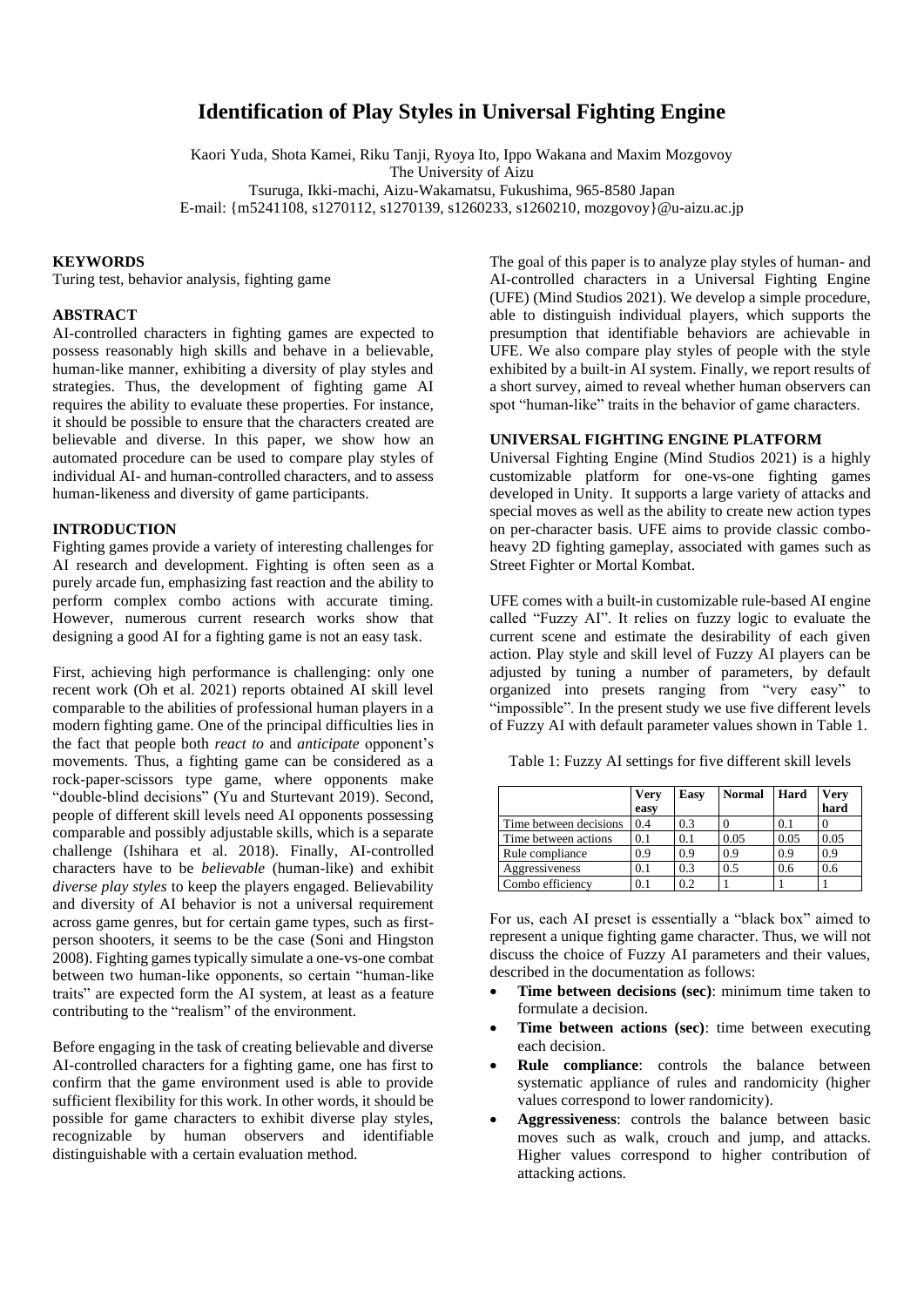• **Combo efficiency**: controls the probability of attempting combo actions.

Universal Fighting Engine comes with a set of pre-modeled characters, distinct in their special move types. To ensure fair comparison, we use the same character type for each of the opponents in all test games.

## **PLAY STYLE SIMILARITY IDENTIFICATION**

The goals of our work can be narrowed down to the following research questions:

- RQ1 Do human-controlled and AI-controlled characters possess distinct, identifiable play styles?
- RQ2 Are these styles consistent across matches or change depending on the opponent?
- RQ3 Do human-controlled characters possess identifiable "human-like behavior traits"?
- RQ4 Can questions RQ1-RQ3 be answered with a certain automated evaluation procedure?

In order to compare individual players' behavior, we adopted a cosine similarity-based procedure, earlier used in the game of boxing (Mozgovoy and Umarov 2010). It operates as follows. We analyze recordings of games where a character of our interest participates and create its "behavior fingerprint" as an ordered list of probabilities of every possible tuple  $(A<sub>1</sub>, A<sub>2</sub>)$  $A_2$ ,  $A_3$ ), representing three consecutive player actions. Recordings consist of game engine state snapshots taken at each consecutive simulation frame. Within this context, each action is uniquely defined with its game engine-specified elements currentState, currentSubstate, and currentBasicMove. While more details are provided in Table 2, we view these elements as merely items uniquely identifying an action in our particular game engine (UFE).

Being lists of probabilities, behavior fingerprints can be compared as vectors using cosine similarity, yielding a similarity ratio of [0, 1]:

$$
Similarity = \frac{A \cdot B}{\|A\| \|B\|}
$$

Since two players participate in each recording, it is possible to compare fingerprints of the same player obtained in matches with different opponents.

Table 2: Elements of player actions

| currentState     | Indicates character's state (e.g.,      |
|------------------|-----------------------------------------|
|                  | Stand, Jump, Down)                      |
| currentSubState  | Indicates additional state modifier of  |
|                  | the character (e.g., Resting, Blocking) |
| currentBasicMove | Indicates character's basic movement    |
|                  | state (e.g., Idle, MoveForward)         |

Behavior fingerprint comparison was applied to a dataset consisting of matches, played by four humans and five skill presets of Fuzzy AI as follows:

1) Every human participant played with every other human participant and with an AI system set to a normal skill level (10 player pairs).

- 2) Every AI-controlled character played against another AIcontrolled character, set to a different skill level (10 player pairs).
- 3) Two human participants played against each AI skill preset (10 player pairs).

Every pair played 10 matches of two rounds. A round lasts 100 seconds unless a knockout occurs. A separate behavior profile for a particular player is built by processing all 10 matches played against a specific opponent.

#### **Similarity Identification Results**

Our first observation concerns play style diversity of Fuzzy AI. Any two given behavior profiles of AI-controlled characters have a similarity ratio of at least 76%, and most of the scores are higher (88% on average). This way, we can conclude that parameter tuning has very little effect on AI behavior profiles. While the skill level of the AI system can be modified, its play style remains virtually the same.

Thus, for the sake of simplicity, we will mostly deal with AI set to the "normal" difficulty in subsequent tests. It should be noted, however, that high play style similarity values were obtained with an automated scoring algorithm, it may not fully agree with human perception of a play style.

Interestingly, human players seem to adhere to the same play style even when they face different opponents. The similarity ratio between two behavior profiles of the same player obtained in matches against a variety of opponents is at least 80% on average (see Table 3). Lower similarity scores were obtained in matches against "very easy" and "very hard" AIcontrolled characters. Thus, people seem to be more inclined to modify their play style as a response to different degrees of challenge rather to different play styles of their opponents.

|           | <b>Minimum</b> | <b>Maximum</b> | Average |
|-----------|----------------|----------------|---------|
| AI-normal | 0.76           | 0.98           | 0.88    |
| Ippo      | 0.61           | 0.93           | 0.82    |
| Kaori     | 0.70           | 0.94           | 0.85    |
| Ryoya     | 0.69           | 0.99           | 0.85    |
| Riku      | 0.70           | 0.88           | 0.80    |

Table 3: Similarity scores for profiles of the same character in different matches

The observations above greatly simplify subsequent comparisons of player profiles. Instead of dealing with context-sensitive profiles (such as "player A as seen in games against player B"), we can discuss generalized profiles of individual players, representing their typical play style across game sessions. The results of a direct comparison of these profiles using cosine similarity function are summarized in Figure 1 and Table 4.

Our calculations show that people are indeed closer to other people in terms of their play style. Only one participant (Ryoya) happened to be closer to AI than to other people. It is also clear that individual play styles are distinguishable: as mentioned before, comparison of behavior profiles of the same player obtained in matches with different opponents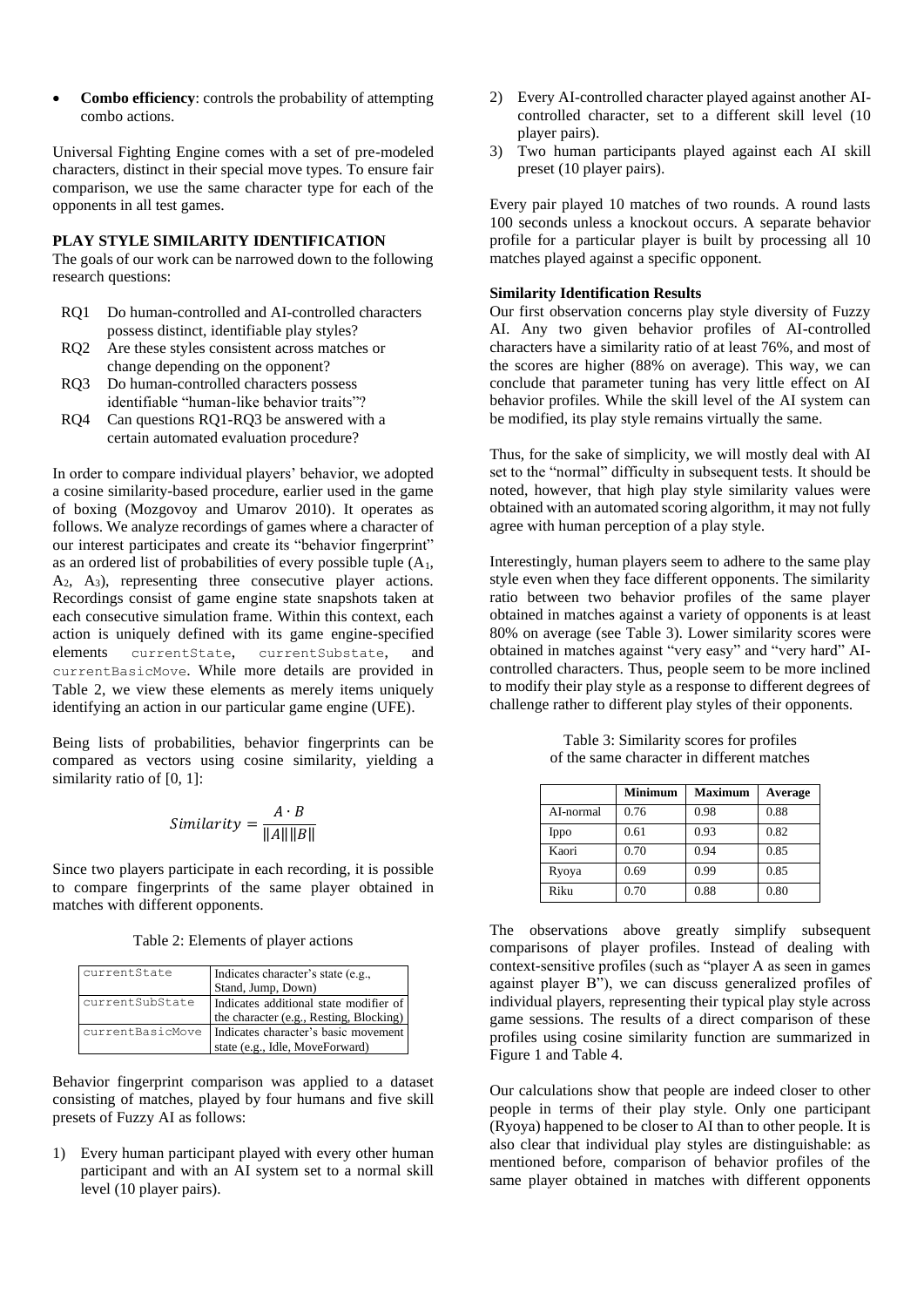typically yields values of 90% and above, while the average similarity between different players is only 44%-65%.

| Table 4: Play style similarity between        |
|-----------------------------------------------|
| human-controlled and AI-controlled characters |

|       | <b>Similarity</b><br>with AI | Average<br>similarity with<br>human players | <b>Median</b><br>similarity with<br>human players |
|-------|------------------------------|---------------------------------------------|---------------------------------------------------|
| AI    | 1.0                          | 0.46                                        | 0.46                                              |
| Ippo  | 0.54                         | 0.65                                        | 0.68                                              |
| Kaori | 0.38                         | 0.53                                        | 0.62                                              |
| Ryoya | 0.73                         | 0.58                                        | 0.62                                              |
| Riku  | 0.18                         | 0.44                                        | 0.44                                              |



Figure 1: Play style similarity of game participants

#### **ASSESSING BELIEVABILITY WITH TURING TEST**

While higher similarity scores for human participants suggest the existence of identifiable "human-like traits" in their play styles, an automated procedure alone cannot serve as a reliable proof of this suggestion. Livingstone (2006) discusses the possibility to apply a variation of Turing test (Turing 1950) to evaluate human-likeness of computer-controlled characters. In this scenario, believability is judged by people rather than by an automated scoring procedure. Implementing Turing test for a computer game is not a straightforward process, but certain specific recommendations have been proposed in literature (Gorman et al. 2006; Hingston 2009).

To verify conclusions suggested by our play style similarity evaluation method, we performed a quick Turing test-inspired survey, designed to reveal whether external observers are able to distinguish human-controlled and AI-controlled characters in UFE. The survey was conducted online using Google forms. The participants were asked to watch four video clips (ranging from 1m06s to 3m15s in length) of matches between two unknown participants. The task was to guess which characters are controlled by people, and which by the AI system. To reduce random guessing, a third "not sure" choice was also available. In total, 14 subjects participated in the survey. One of them is over 40 years old, and the rest are 20- 25 years old. Most of the participants (71%) identified themselves as occasional players of fighting games, while the rest pointed that they do not play fighting games at all.

#### **Survey Results**

Table 3 shows aggregated survey results for each video clip. While our small sample size does not allow to make reliable conclusions, certain observations can still be made.

Clearly, distinguishing human- and computer-controlled opponents in a fighting game is not easy: our participants were wrong more often than they were right. The results are slightly better for occasional fighting game players, who provided an equal number of correct and incorrect answers (45%), choosing "not sure" option only in 10% of cases. It might be even hard to judge consistently: both participants in Match 3 are identical AI-controlled characters, but for some reason our observers found more human-like traits in the left-hand side character. Curiously, the most "AI-like" player Ryoya (according to the cosine similarity method), also got the lowest number of correct answers in the Turing test.

| Table 3: Turing test results |  |  |  |
|------------------------------|--|--|--|
|------------------------------|--|--|--|

|              | Match<br>participants | <b>Correct</b><br>answers | <b>Incorrect</b><br>answers | "Not sure"<br>answers |
|--------------|-----------------------|---------------------------|-----------------------------|-----------------------|
|              |                       |                           |                             |                       |
| Match 1      | P1: Riku              | 43%                       | 57%                         | 0%                    |
|              | P2: Ryoya             | 36%                       | 57%                         | 7%                    |
| Match 2      | P1: Kaori             | 50%                       | 21%                         | 29%                   |
|              | P2: Ryoya             | 29%                       | 36%                         | 36%                   |
| Match 3      | P1:AI                 | 43%                       | 36%                         | 21%                   |
|              | P2:AI                 | 29%                       | 43%                         | 29%                   |
| Match 4      | P1: Kaori             | 36%                       | 36%                         | 29%                   |
|              | P2:AI                 | 29%                       | 43%                         | 29%                   |
| <b>Total</b> |                       | 37%                       | 41%                         | 22%                   |

As a follow-up to this test, we had a discussion of five clips (two human-human, two human-AI and one AI-AI game) with three experienced gamers who play fighting games at least weekly for over than 3 years. One person could correctly identify whether a certain player is human or AI in 8 cases out of 10, another individual correctly identified 6 players, and the third one made only two correct guesses.

Interestingly, these experts had different ideas about what constitutes "human-like" style. For example, the bestperforming individual associated AI behavior with "nice" smooth movements. Another correct guess was made by associating "seemingly intentional" jumps over the opponent with human-like behavior. These remarks somewhat overlap with the comments provided in (Gorman et al. 2006), revealing that relatively simple clues are often associated with human-like or AI-like behavior ("fires for no reason, must be human", "stand and wait, AI wouldn't do this", etc.) As a side note we can add that the *development* of human-like AI is usually done through a variety of "ghosting" or "mirroring" strategies that aim to reproduce actual patterns of human behavior rather than to understand and implement specific features considered "human-like" by other players (Polceanu 2013; Mozgovoy et al. 2016; Schrum et al. 2010).

#### **DISCUSSION AND CONCLUSION**

The results obtained in the course of the present study suggest the following answers to our research questions:

RQ1. Yes, game characters possess distinct and identifiable play styles in a sense that it is possible to cluster players according to their play styles and find out whether a particular behavior profile belongs to a specific player.

RQ2. Yes, individual play styles are consistent and recognizable even in games against different opponents.

RQ3. "Human-like behavior traits" are seemingly possible to detect with a cosine similarity-based tool described above. At